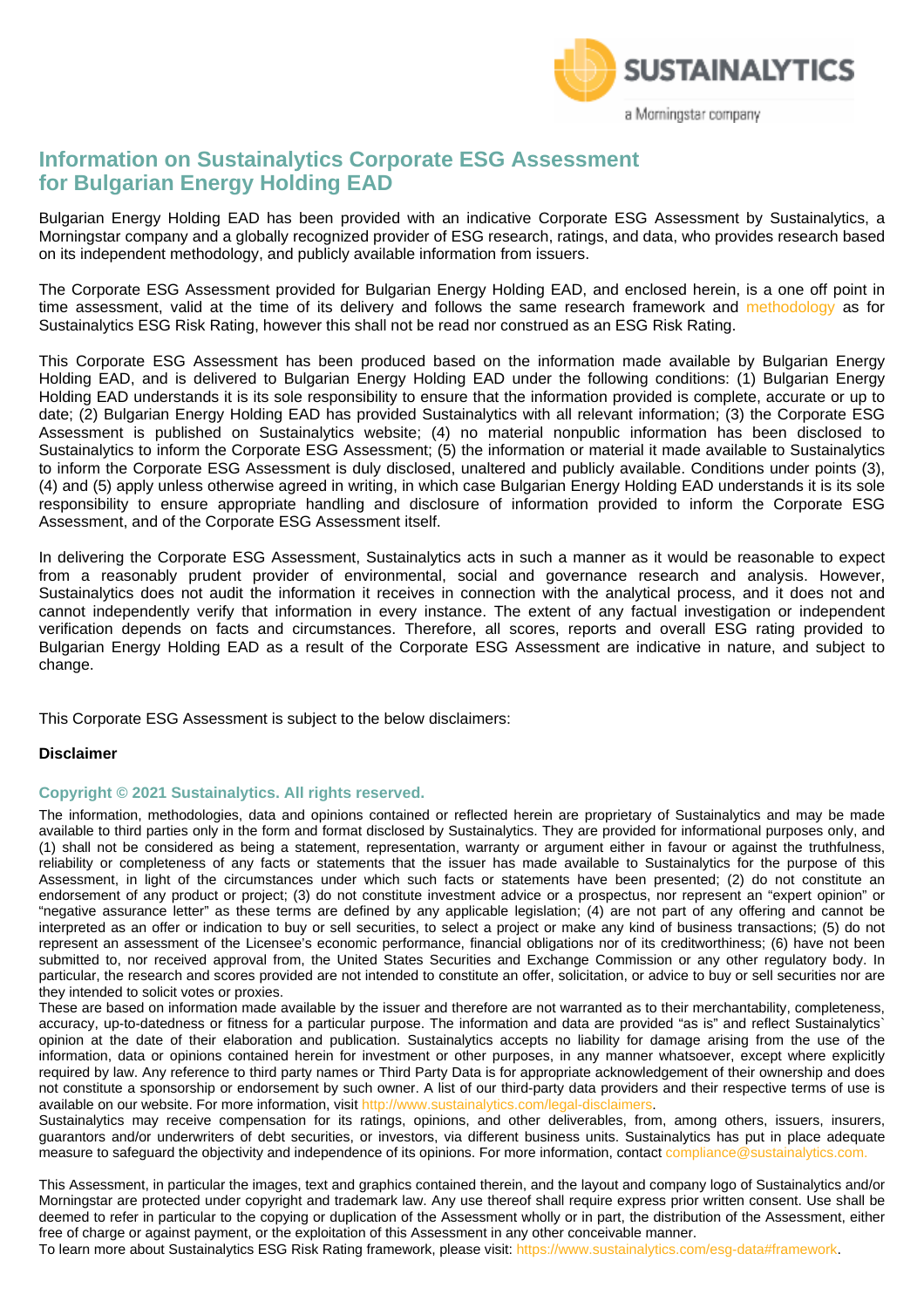Multi-Utilities Bulgaria



| Peers (Market cap \$0.0 - \$0.0bn)                  | <b>Exposure</b> | <b>Management</b> | <b>ESG Risk Rating</b> |
|-----------------------------------------------------|-----------------|-------------------|------------------------|
| 1. Fluvius System Operator CV                       | 33.1 Low        | 35.4 Average      | 22.0 Medium            |
| 2. Eneco Beheer NV                                  |                 |                   |                        |
|                                                     | 53.8 Medium     | 59.0 Strong       | 24.5 Medium            |
| 3. Bulgarian Energy Holding EAD                     | 54.3 Medium     | 39.9 Average      | 34.2 High              |
|                                                     |                 |                   |                        |
| 4. Energie AG Oberösterreich                        | 54.3 Medium     | 38.4 Average      | 34.9 High              |
|                                                     |                 |                   |                        |
| 5. International Company for Water & Power Projects | 59.1 High       |                   | 35.2 High              |
|                                                     |                 | 43.5 Average      |                        |

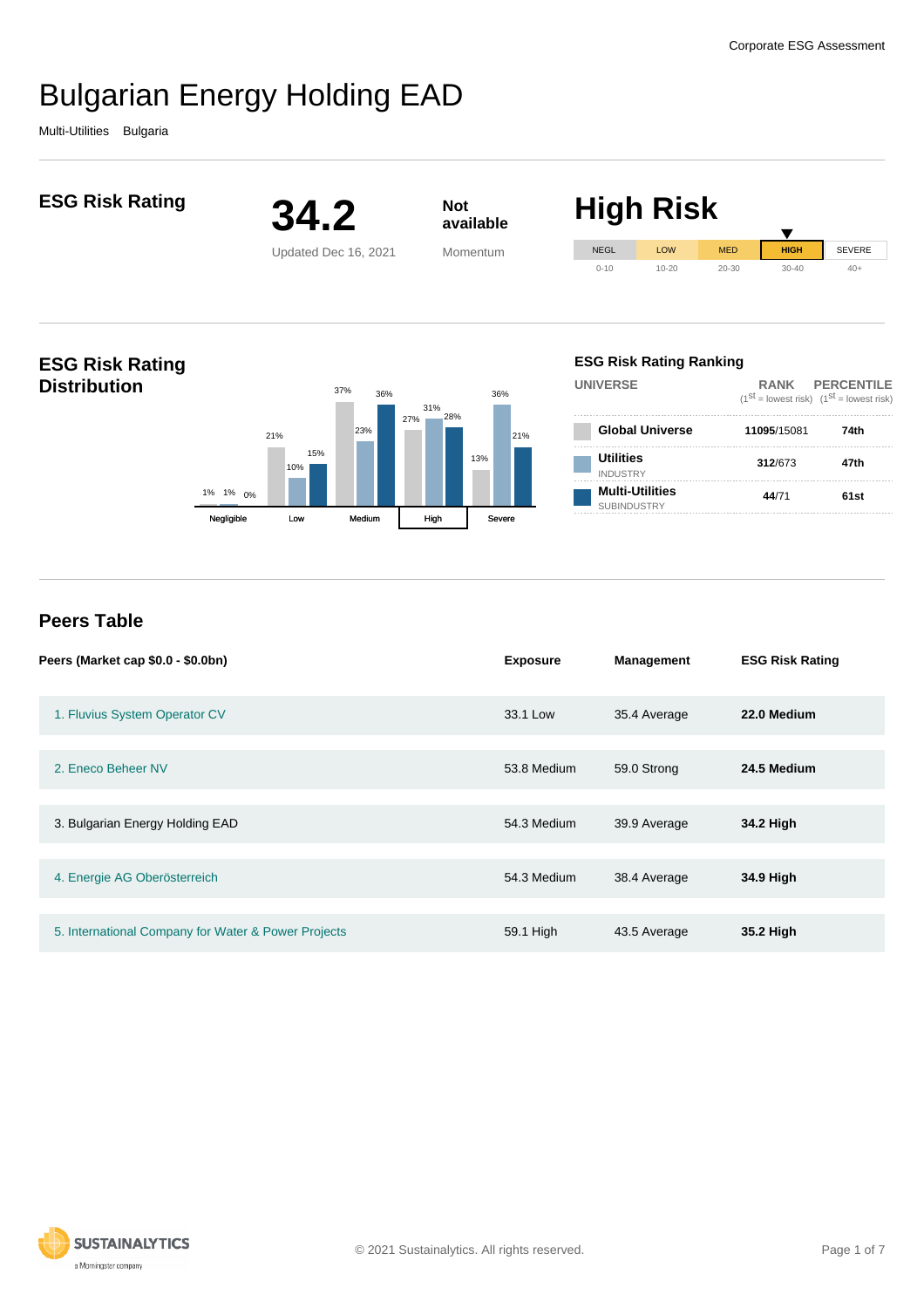Multi-Utilities Bulgaria

## **ESG Risk Analysis**

Exposure refers to the extent to which a company is exposed to different material ESG Issues. The exposure score takes into consideration subindustry and company-specific factors such as its business model.



In addition to thermal power plants, BEH EAD also operates a nuclear power plant and gas transmission infrastructure. As air emissions, gas leaks or poorly managed nuclear waste may have adverse impacts on residents, incidents could expose the company to community protests and operational disruptions. BEH EAD's investment strategy for NEK EAD is focused on rehabilitation, reconstruction and new construction of hydropower projects. However, the company's business model continues to rely on fossil fuels such as coal and natural gas. As the transition to a low-carbon economy may increase GHG emission allowance prices, BEH EAD may experience increased operating costs and stranded assets. In addition to carbon emissions, BEH EAD's thermal power plants also generate air pollutants, like SO2 or NOx, as well as waste and effluents, whose mismanagement may prompt significant penalties or fines.

The company's overall exposure is medium and is moderately below subindustry average. Carbon -Own Operations, Emissions, Effluents and Waste and Community Relations are notable material ESG issues.

Management refers to how well a company is managing its relevant ESG issues. The management score assesses the robustness of a company's ESG programs, practices, and policies.

### **ESG Risk Management**



**Average Not available Momentum**



In recent years, BEH EAD did not publish relevant ESG reports and its environmental policy is assessed as weak. Furthermore, a board committee is responsible for overseeing governance issues only and sustainability performance targets are not incorporated in the company's executive compensation plan. In contrast, BEH EAD has a strong whistleblower programme in place.

The company's overall management of material ESG issues is average.

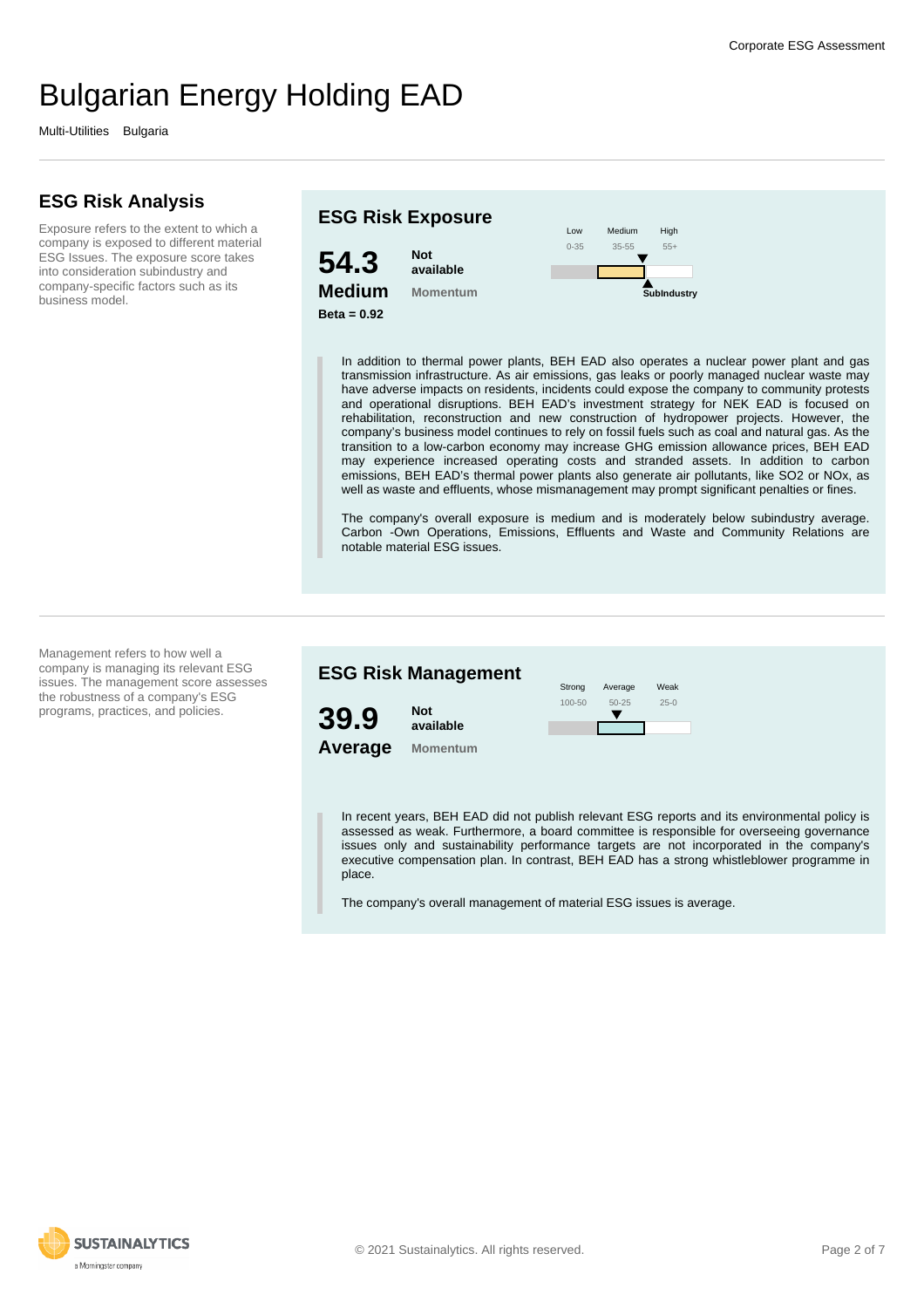Multi-Utilities Bulgaria

## **Material ESG Issues**

**These are the Material ESG Issues driving the ESG Risk Rating.**

| <b>Issue Name</b>                     | <b>ESG Risk</b><br><b>Exposure</b> | <b>ESG Risk</b><br><b>Management</b> | <b>ESG Risk</b><br>Rating | Contribution to<br><b>ESG Risk Rating</b> |
|---------------------------------------|------------------------------------|--------------------------------------|---------------------------|-------------------------------------------|
|                                       | Score   Category                   | Score   Category                     | Score   Category          |                                           |
| <b>Community Relations</b>            | 7.2 Medium                         | 15.0 Weak                            | 6.2 High                  | 18.2%                                     |
| <b>Emissions, Effluents and Waste</b> | 8.8 High                           | 44.9 Average                         | 5.2 Medium                | 15.2%                                     |
| <b>Resource Use</b>                   | 5.0 Medium                         | 25.0 Weak                            | 4.0 Medium                | 11.7%                                     |
| <b>Corporate Governance</b>           | 5.0 Medium                         | 30.0 Weak                            | 3.5 Low                   | 10.2%                                     |
| <b>Carbon -Own Operations</b>         | 6.8 Medium                         | 53.3 Strong                          | 3.2 Low                   | 9.2%                                      |
| <b>Product Governance</b>             | 4.2 Medium                         | 30.6 Average                         | 3.0 Low                   | 8.9%                                      |
| <b>Business Ethics</b>                | 4.8 Medium                         | 48.7 Average                         | <b>2.6 Low</b>            | 7.5%                                      |
| <b>Occupational Health and Safety</b> | 5.4 Medium                         | 61.4 Strong                          | <b>2.4 Low</b>            | 7.1%                                      |
| <b>Land Use and Biodiversity</b>      | 3.6 Low                            | 36.2 Average                         | 2.3 Low                   | 6.7%                                      |
| <b>Human Capital</b>                  | 3.6 Low                            | 52.5 Strong                          | 1.8 Negligible            | 5.3%                                      |
| Overall                               | 54.3 Medium                        | 39.9 Average                         | 34.2 High                 | 100.0%                                    |

## **Events Overview**

Identify events that may negatively impact stakeholders, the environment, or the company's operations.

| <b>Category</b> (Events) |  |
|--------------------------|--|
|--------------------------|--|

- **A** Severe (0)
- **High (0)**
- **Significant (0)**
- **Moderate (1)**

Emissions, Effluents and Waste

### **Low (1)**

Anti-Competitive Practices

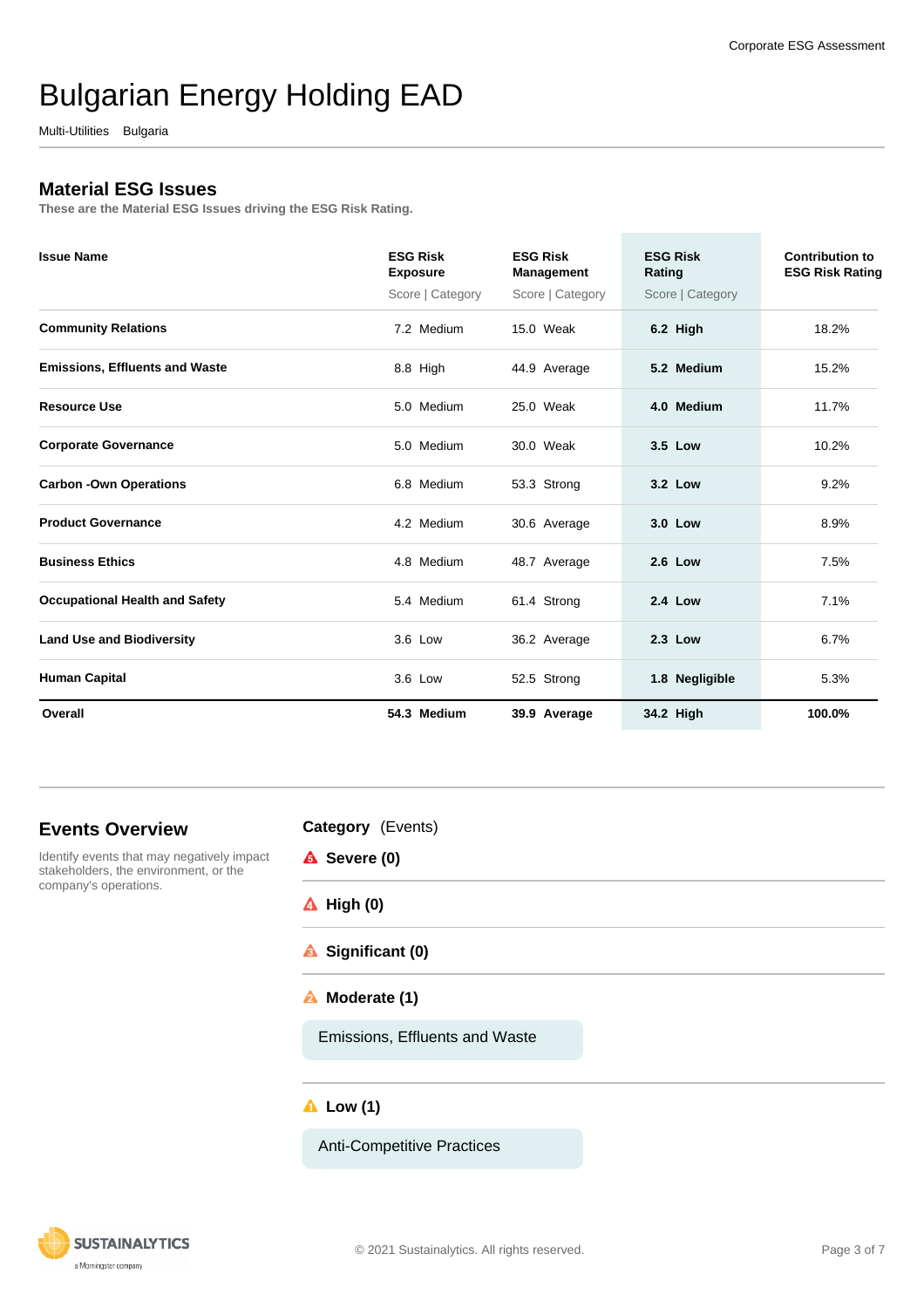Multi-Utilities Bulgaria

## **Events Overview**

Identify events that may negatively impact stakeholders, the environment, or the company's operations.

**Category** (Events)

**None (17)**

Water Use

Access to Basic Services Accounting and Taxation Bribery and Corruption Business Ethics Community Relations **Data Privacy and Security** Energy Use and GHG Emissions Intellectual Property Labour Relations **Labour Relations** Land Use and Biodiversity Lobbying and Public Policy Marketing Practices Occupational Health and Safety **Quality and Safety** Sanctions **Sanctions** Society - Human Rights

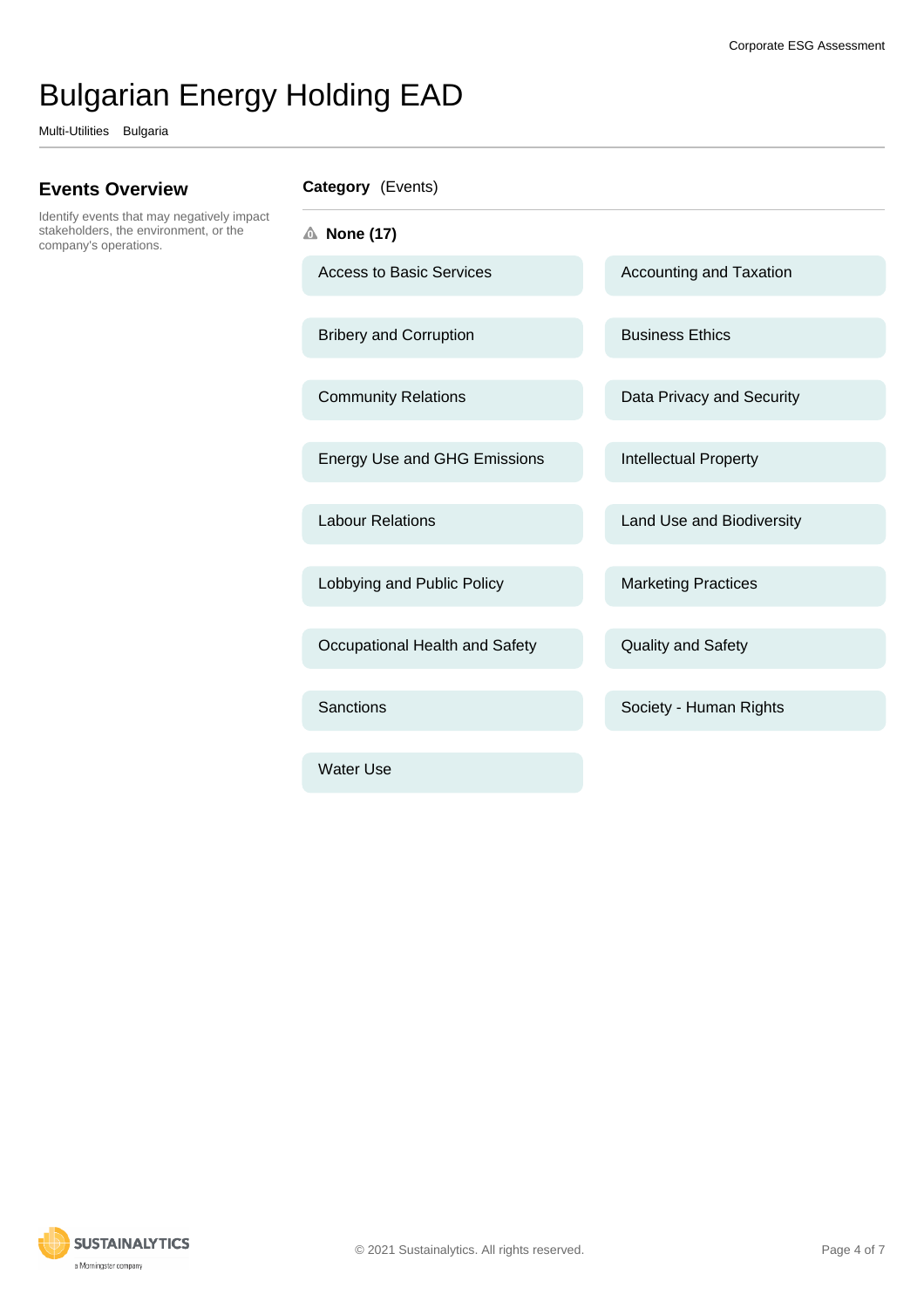Multi-Utilities Bulgaria

# **Risk Decomposition**



## **Momentum Details**

Not available due to a lack of comparable historical information.

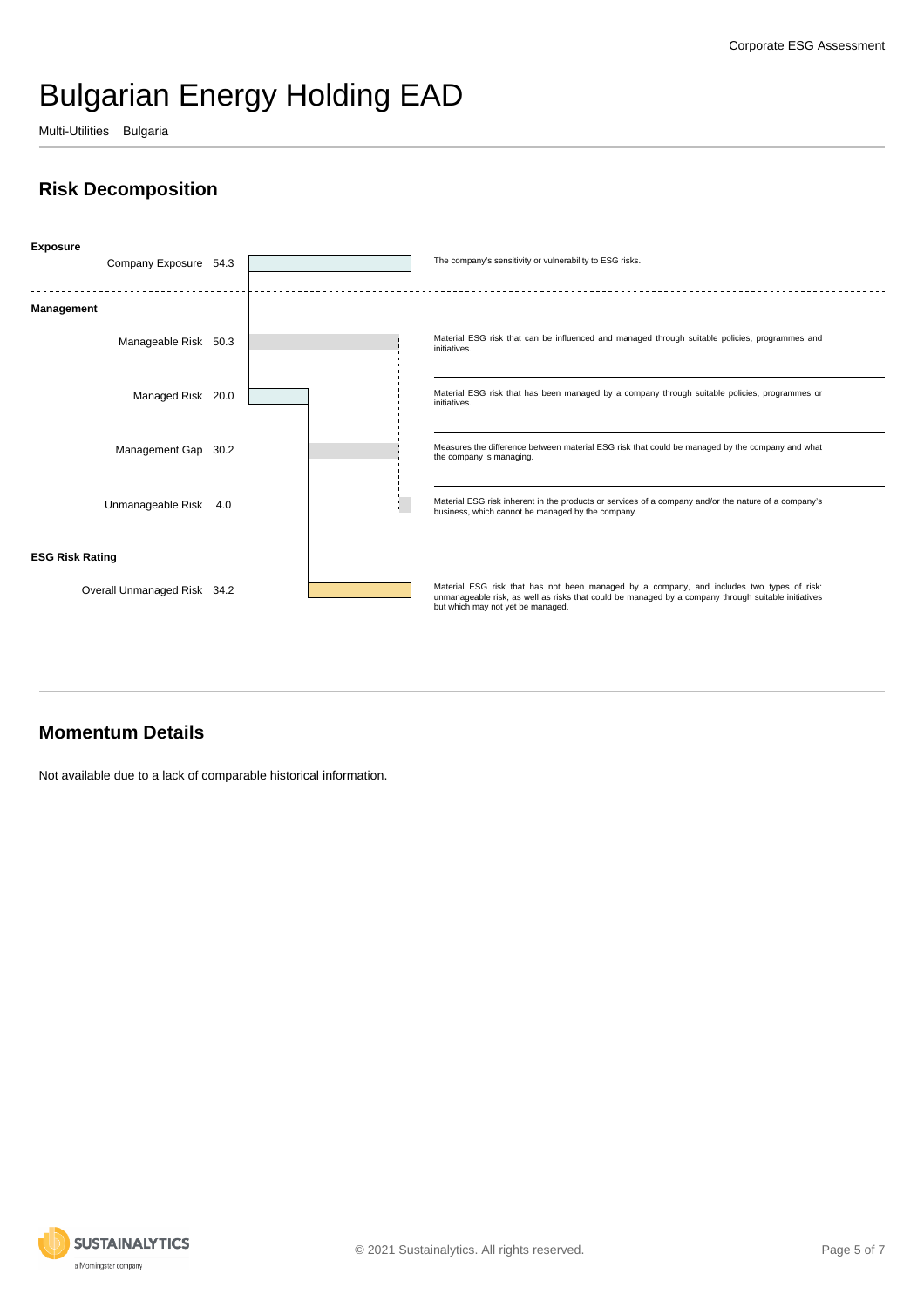Multi-Utilities Bulgaria

#### GLOSSARY OF TERMS

#### Beta (Beta, β)

A factor that assesses the degree to which a company's exposure deviates from its subindustry's exposure on a material ESG issue. It is used to derive a company-specific issue exposure score for a material ESG issue. It ranges from 0 to 10, with 0 indicating no exposure, 1 indicating the subindustry average, and 10 indicating exposure that is ten times the subindustry average.

#### Corporate Governance Pillar

A pillar provides a signal about a company's management of a specific Corporate Governance issue.

#### ESG Risk Category

Companies' ESG Risk Rating scores are assigned to five ESG risk categories in the ESG Risk Rating:

> Negligible risk: enterprise value is considered to have a negligible risk of material financial impacts driven by ESG factors

Low risk: enterprise value is considered to have a low risk of material financial impacts driven by ESG factors

Medium risk: enterprise value is considered to have a medium risk of material financial impacts driven by ESG factors

High risk: enterprise value is considered to have a high risk of material financial impacts driven by ESG factors

Severe risk: enterprise value is considered to have a severe risk of material financial impacts driven by ESG factors

Note that because ESG risks materialize at an unknown time in the future and depend on a variety of unpredictable conditions, no predictions on financial or share price impacts, or on the time horizon of such impacts, are intended or implied by these risk categories.

#### ESG Risk Rating Score (Unmanaged Risk Score)

The company's final score in the ESG Risk Rating; it applies the concept of risk decomposition to derive the level of unmanaged risk for a company.

#### Event Category

Sustainalytics categorizes events that have resulted in negative ESG impacts into five event categories: Category 1 (low impact); Category 2 (moderate impact); Category 3 (significant impact); Category 4 (high impact); and Category 5 (severe impact).

#### Event Indicator

An indicator that provides a signal about a potential failure of management through involvement in controversies.

#### Excess Exposure

The difference between the company's **exposure** and its **subindustry** exposure.

#### Exposure

A company or subindustry's sensitivity or vulnerability to ESG risks.

#### Idiosyncratic Issue

An issue that was not deemed material at the subindustry level during the consultation process but becomes a material ESG issue for a company based on the occurrence of a Category 4 or 5 event.

#### Manageable Risk

Material ESG risk that can be influenced and managed through suitable policies, programmes and initiatives.

#### Managed Risk

Material ESG Risk that has been managed by a company through suitable policies, programmes and initiatives.

#### **Management**

A company's handling of ESG risks.

#### Management Gap

Refers to the difference between what a company has managed and what a company could possibly manage. It indicates how far the company's performance is from best practice.

#### Management Indicator

An indicator that provides a signal about a company's management of an ESG issue through policies, programmes or quantitative performance.

#### Material ESG Issue

A core building block of the ESG Risk Rating. An ESG issue is considered to be material within the rating if it is likely to have a significant effect on the enterprise value of a typical company within a given subindustry.

#### Subindustry

Subindustries are defined as part of Sustainalytics' own classification system.

#### Unmanageable Risk

Material ESG Risk inherent from the intrinsic nature of the products or services of a company and/or the nature of a company's business, which cannot be managed by the company if the company continues to offer the same type of products or services and remains in the same line of business.

#### Unmanaged Risk

Material ESG risk that has not been managed by a company, and includes two types of risk: **unmanageable risk**, as well as risks that could be managed by a company through suitable initiatives, but which may not yet be managed (management gap).